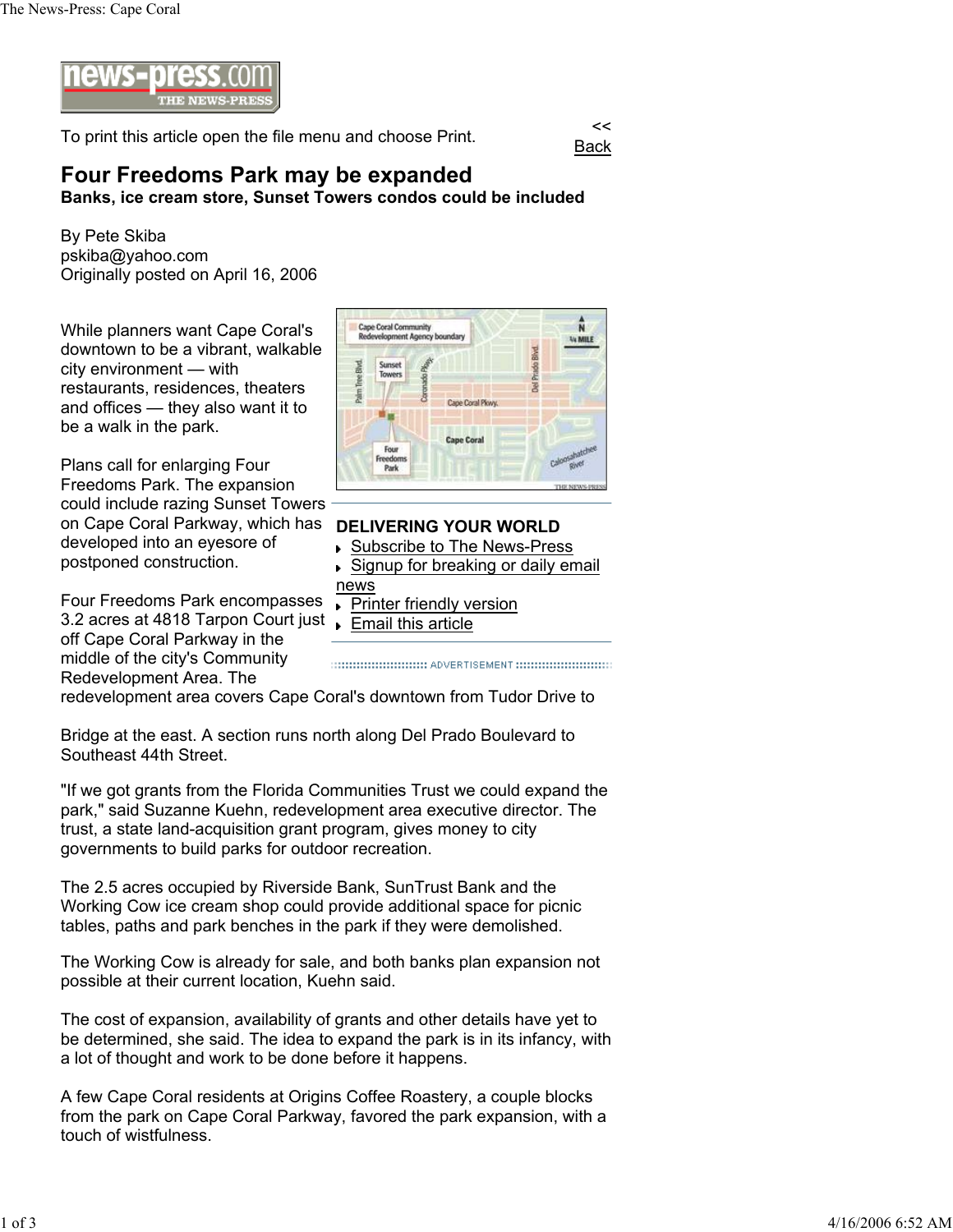"Expanding the park sounds like a fine idea to me," said Helen Woods, 43. "But my 70-year-old mother likes the ice cream at the Working Cow."

That was the same sentiment from Rick Wilds, 71, whose grandson also loves the ice cream.

"I go there with my grandson," Wilds said. "The only problem with the park is the loud music at events."

It would also be an opportunity for the owners of the 56 condominiums in the Sunset Towers complex to bargain their way out of a continuing emotional and financial drain.

The Sunset Towers complex's two, eight-story buildings on Cape Coral Parkway have been in a state of disrepair ever since Hurricane Charley blew off the roof Aug. 13, 2004, causing massive water damage. Despite the residents' desires to return to their home, the date of completion continues to be postponed.

Asbestos found in the 36-year-old buildings slowed renovations. Construction cost increases meant a \$1.5 million loan. Bringing the building up to new city codes also slowed construction.

Trouble seemed never-ending. The troubles at the site continue.

The latest explanation for work suspension is that the homeowners group is waiting for a \$1 million check from the insurance company, said condominium association president Tony Lucibello, 61.

The redevelopment agency could consider buying the owners out and making the hulking structure into a park for the community. No one was optimistic about the possibility.

"The condominium owners, all of them, each and every individual, would have to agree to a sale," Kuehn said after calling a meeting with City Manager Terry Stewart about park expansion.

The city would not get involved in any Sunset Towers purchase unless all

"If they gave us \$25 million we would take it," Lucibello said.

A few Sunset Towers condominiums are for sale, listed at \$200,000 to \$299,999 depending on view.

The view is another reason to expand the park. The growth of the redevelopment area is planned to have buildings from four to 12 stories throughout the area.

"The views of the park would make any condominiums going in across the street more valuable," Wilds said. "I'd hate to see developers profit from the community's efforts."

One way the redevelopment agency has resolved that seeming discrepancy is to have a tree fund.

The tree fund allows developers to pay a fee rather than putting parks into